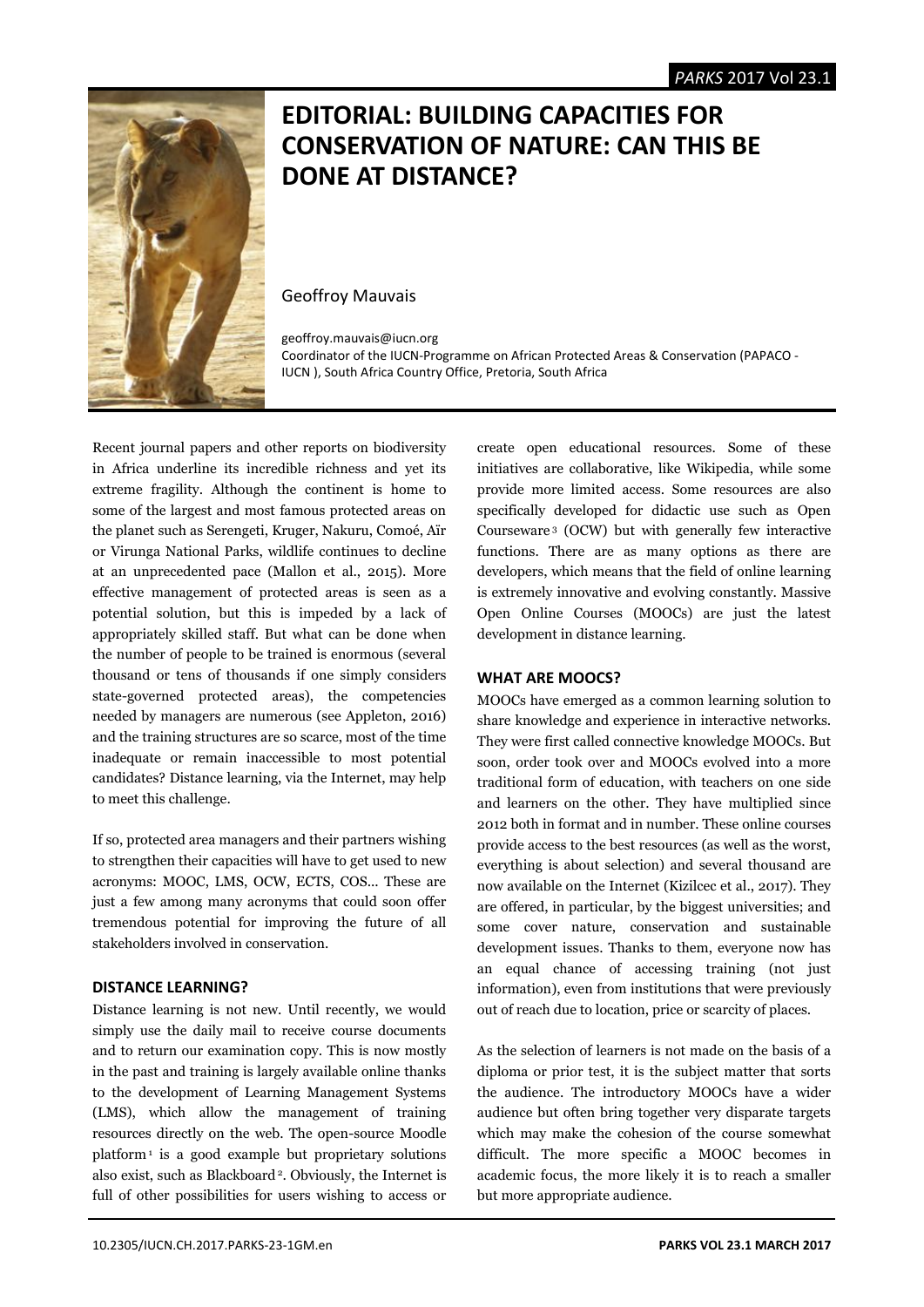

Grey crowned cranes (*Balearica regulorum*) © Geoffroy Mauvais

## **MOOC-GAP**

While there is no single recipe for managing protected areas around the world, there are common principles, shared knowledge and similar approaches that can be taught, learned and understood. Since 2009, IUCN-Papaco (Programme on African Protected Areas & Conservation) has been developing training programmes for protected area actors in Africa. They are composed of different courses, from short, targeted training spread over one to two weeks to a full Master's degree which lasts two years. In between, there also exist eight-week training sessions called university diplomas. All of them are taught on-site. In all cases, the number of applications for registration far exceeds the numbers that can be accommodated (often by a factor of 20 to 30 times). The logical conclusion was that in response to the explosion in demand for training in protected areas in Africa (not to mention all those who actually do not ask

#### **BOX 1: ESSENTIAL CHARACTERISTICS OF A MOOC**

A MOOC is a distance education system that has certain characteristics, as expressed by its acronym:

**Massive**: it is a massive course. It can reach a large number of learners, from different cultures, coming from different backgrounds. The number of participants is virtually unlimited, so the course must be developed with this reality in mind. MOOCs allow for a change of scale, both in the impact of the course, but also in the feed-back sent by the students.

**Open**: it is a course open to all. It is free (in some cases, additional services such as issuing a certificate, may be charged) and there is no choice on who signs up (no possibility to select and no academic prerequisites in most cases). This openness gives free access to everyone, which presents a huge opportunity for new learners and a complete paradigm shift in the selection process that usually applies to courses.

**Online**: this is an online course. It can therefore be followed anywhere if Internet access is available, at any time, under all conditions. This removes the barriers of distance, schedules, time-differences, availability, language or even simply timidity of the participants. Everyone is welcome and everyone has the same chance to succeed.

**Course**: it is a course. There is therefore a pedagogical objective, a determined path to progress, teaching materials, exams, etc. It does not only offer online resources, but rather a constructed approach, generally leading to academic recognition.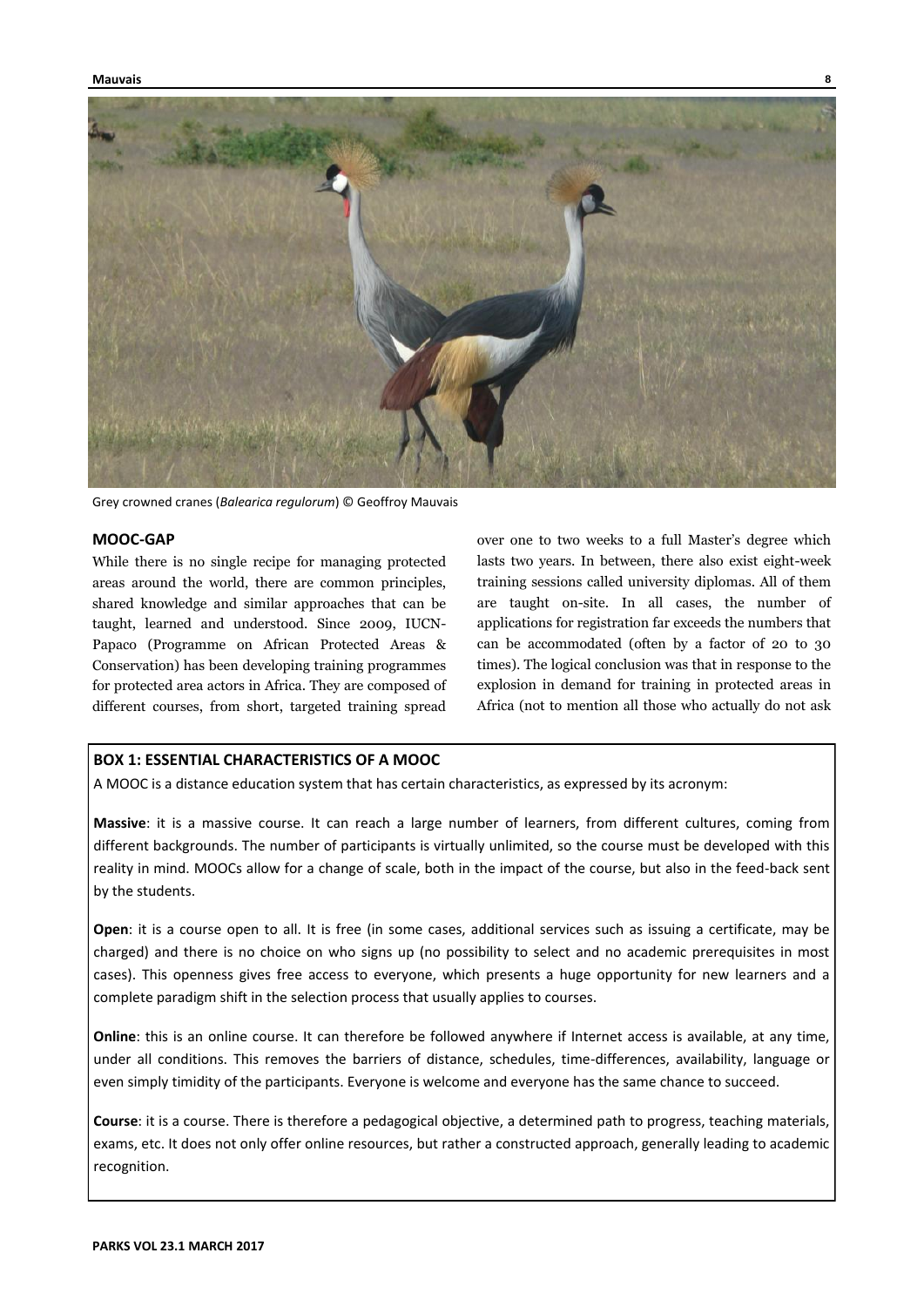

**The MOOC-GAP identity card**

for anything because they do not have access to training), we needed to promote new channels for the muchneeded capacity-building of stakeholders in and round protected areas. This is why IUCN-Papaco has embarked on the preparation of the first MOOC on the management of protected areas in Arica: the MOOC-GAP [Gestion des Aires Protégées (GAP) in French, the original language of the MOOC] 4.

This MOOC has been developed with the Ecole Polytechnique Fédérale de Lausanne (EPFL), one of the leading 'MOOC' factories in Europe (and the 14th university in the Shanghai ranking <sup>5</sup>). Over seven modules, the MOOC-GAP provides an understanding of protected area management issues and their contribution to conservation in Africa. Those who pass all the online exams successfully receive an official certificate of achievement. Those who pass a supervised onsite final exam can then acquire two ECTS credits (in the European Credit Transfer and Accumulation System), which they can then use towards a diploma in the European learning system. The MOOC-GAP is geared primarily to staff working in protected areas and to students and professors interested in this subject, but it also targets a wider audience of people generally interested in the conservation of nature in Africa. It is therefore primarily a teaching tool but also a formidable way to raise awareness on conservation issues.

## **HOW DOES IT WORK?**

Through the MOOC platform, students watch videos online, complete intermediate quizzes to check their understanding of the course and consult the recommended reading for the week. They can take an exam every week in two main forms: a long quiz with automatic correction and immediate result or an examination with open questions, corrected by their peers within a few days after the submission of the assignment. To accompany the course, in addition to the optional quizzes, participants have access to written material specifically developed for the MOOC and which

summarizes the course. Downloadable in PDF format from the platform, this is much appreciated by the learners once they have watched the videos. An essential quality of any MOOC is the opportunity to interact with teachers or other students in an online forum. About a quarter of the learners of the MOOC-GAP visit this forum regularly and more participate in the Facebook group for the course. Finally, IUCN-Papaco regularly organizes online chats to allow an instant discussion with the participants, for about an hour. This reinforces the cohesion of the course, creates a sense of team belonging and provides a regular and quick feedback on the course that can then be immediately taken into account.

# **BOX 2: THE MOOC-GAP IN A FEW LINES**

The course is organized in a logical progression allowing the gradual presentation of increasingly detailed subjects. It consists of 56 videos, 16 quizzes, and seven weekly exams.

**Module 1 Presentation of Protected Areas**: importance, role, history, philosophy, definition, IUCN Management Categories.

**Module 2 Protected Area Planning**: issues, modalities, planning of systems, impacts, transboundary areas.

**Module 3 Protected Areas Governance**: definition and different types (government, private, communitybased and shared).

**Module 4 Protected Area Effectiveness**: interest, assessment methods, ecological monitoring, research, Green List.

**Module 5 Specific Management of Protected Areas**: nature and culture, capacity building, marine areas, species approach, ecotourism.

**Module 6 Sustainable Financing**: planning, economic value, funding sources, financing mechanisms.

**Module 7 Cross-cutting themes for Protected Areas**: climate change, connectivity, restoration, equity, corruption, law-enforcement.

Each module is supplemented by a presentation of an important international convention for the management of protected areas (e.g. Convention on Biological Diversity, World Heritage, CMS, RAMSAR, CITES, etc.).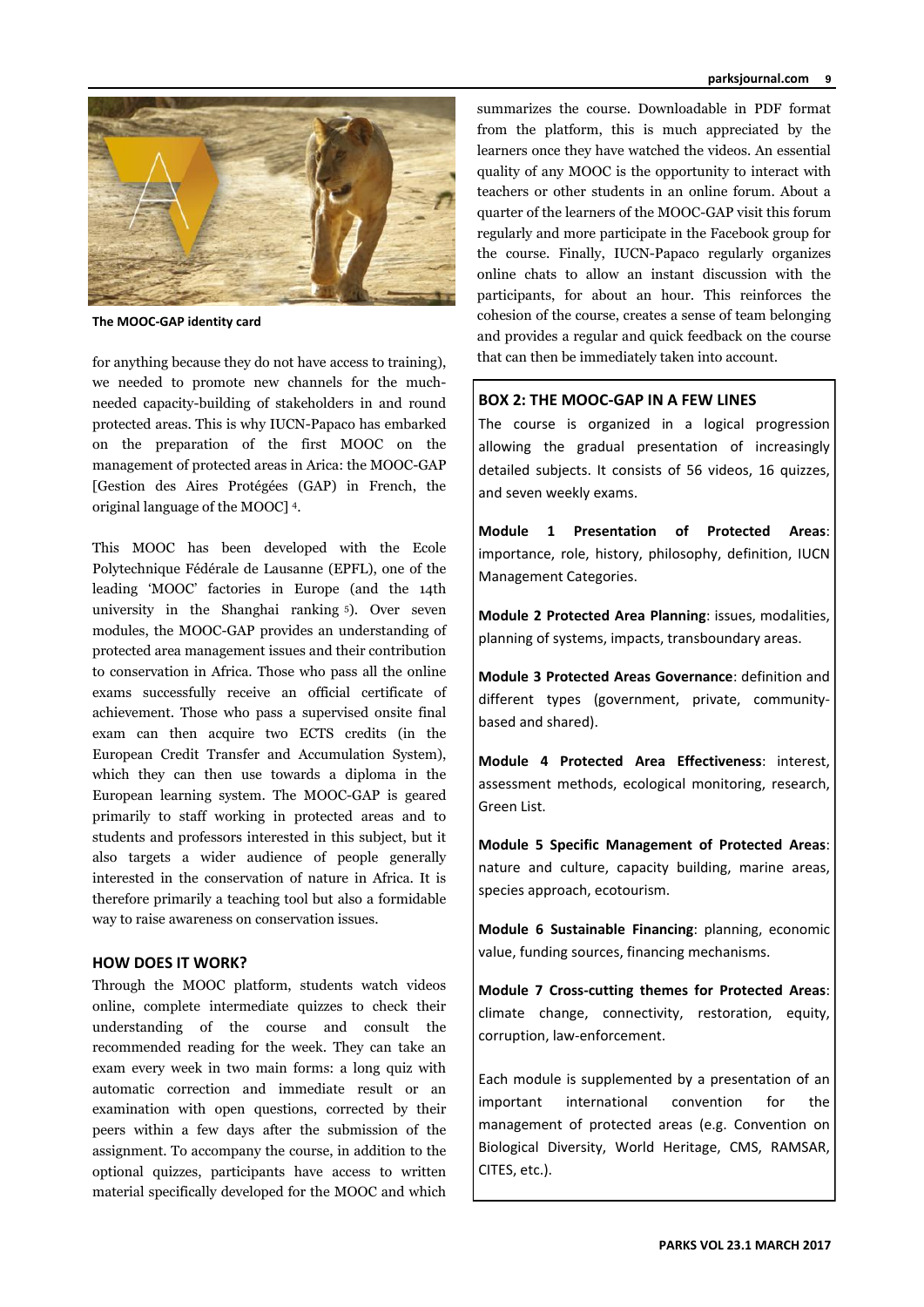

From left to right: Olivier Courbon, Polynice Anagonou, Liliane Poinçon and Junior Ngaba

## **LEARNERS' TESTIMONIALS**

#### **Olivier Courbon – France**

"This MOOC was fundamentally different, in form and content, from the other training courses I have followed. It has enlightened me on issues that I had never addressed, such as sustainable funding for protected areas, and opened my eyes to the idea of working in the medium term, I hope, for the conservation of protected areas in Africa. During my internship at the GIZ, I worked in the transboundary biosphere reserve of the Mono delta (Benin) and the knowledge about community management provided by the MOOC enabled me to be more operational on the ground."

#### **Polynice Anagonou – Benin**

"I am a teacher in the field of forestry at the agricultural college Medji (Sekou) located 40 km from Cotonou in Benin. My students are in grades 1, 2 and 4. The MOOC-GAP has enabled me to strengthen my skills and abilities in managing protected areas and helped me to identify the key concepts that I need to emphasize to learners for better conservation of natural resources. I take great inspiration from it for my teaching at the College. But also, as an actor in nature conservation, I feel better equipped to participate in the protection of the biodiversity of my country."

#### **Liliane Poinçon – Haiti**

"I work at the National Agency for Protected Areas in Haiti (ANAP) as a monitoring and evaluation of activities specialist in Haiti's protected areas. The MOOC-GAP is really useful to me in my work, especially as it has allowed me to better master some essential tools for all protected areas. It creates a common language for all protected area managers, whether African or not. The work I have done in this course has allowed me to better understand the management plan development processes and to be able to make a good evaluation of the activities carried out during the execution of these plans."

#### **Junior Ngaba – Cameroon**

"I am currently a student in China, following the PhD programme at the Fujian Agriculture and Forestry University (FAFU). The MOOC on protected area management has helped me better take on the main challenges and stakes Africa is facing today for the conservation of its biodiversity. It has also helped me gaining knowledge on management tools and techniques. Above all, it contributed in helping me get the scholarship for my PhD in China!"

#### **COURSE QUALITY FEEDBACK**

#### **Freddy Padonou**

"I took this course because of my general interest. But, it very quickly became for me an opportunity for additional training. So I took it seriously and set myself the goal of finishing it in order to get the certificate at the end… A course of this kind deserves to be replicated as many times as possible to reach many other Internet users in Africa."

#### **Hervis Donald Ghomsi**

"I decided to take the course on Protected Areas Management with the objective of improving my environmental skills, especially in the tropics... I greatly appreciated the structure of the lessons, each time with a weekly convention (CBD, CITES, RAMSAR...) that help position the learner in the legal framework of conservation. The video montages are impeccable and the courses are well synthesized, idem for the instructors who by their concise and precise interventions, demonstrate a good mastery of the subject."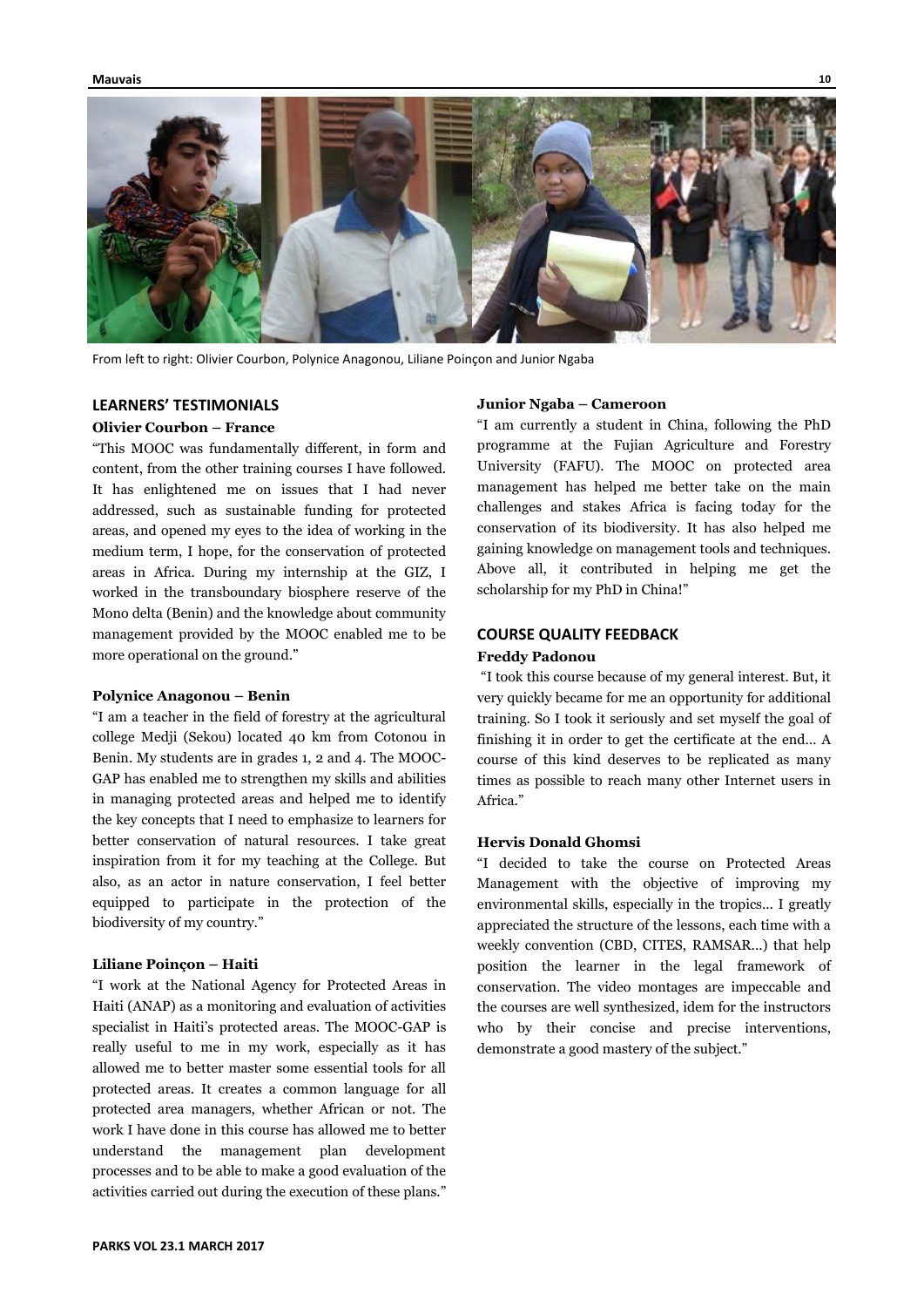#### **THE EVALUATION OF MOOC-GAP IN 2016**

At the end of each MOOC session, an anonymous questionnaire is automatically sent to all registered students to get their opinion on the MOOC. The results are then published online; directly and transparently. The main conclusions drawn from their responses are as follows:

- 97 per cent of respondents are globally satisfied with the course, its level of difficulty (91 per cent) and its duration (80 per cent).
- 96 per cent think that the content of the course corresponds to their expectations and 95 per cent that the videos are of very good quality.
- 92 per cent believe that what they have learned will be of direct benefit to them in their activities related to the conservation of nature in Africa.
- Finally, most participants (91 per cent) are interested in other MOOCs on more specialized subjects and request the implementation of other educational initiatives of this kind.

These statistics are consistent with the mark given by the students to the MOOC-GAP on the platform directly (4.9 out of 5) and with their numerous testimonials, some of which are reproduced here. The seven modules of the MOOC can be completed over 12 weeks, at a pace chosen by the students. The course, originally developed in French, has also been available in English from the end of 2016.

#### **OUTCOMES IN A FEW FIGURES**

In 2016, over 7,000 people from 116 countries registered for the MOOC-GAP and more than 400 learners obtained their final certificate of achievement. We should keep in mind that most MOOC participants do not seek the diploma but rather the knowledge, which explains this relatively low (but typical for MOOCs) rate for the final certificate. The majority of enrolees are professionals, either consultants (17 per cent) or employees of parks, reserves or NGOs (43 per cent). Students (21 per cent) and job seekers (16 per cent) also make up a significant proportion of enrolees.

Nearly 65 per cent of these people are African. African countries with the highest number of participants are Cameroon, Senegal, DRC and Madagascar (Table 1).

An interesting feature of this mode of teaching is that it allows the formation of a strong network during the training itself. Thus, the Facebook group of the MOOC-GAP had more than 2,700 members at the end of 2016 who continue to exchange ideas and information even **Table 1: Country of origin of the participants**

| Cameroon                   |
|----------------------------|
| France                     |
| Senegal                    |
| Democratic Republic of the |
| Congo                      |
| Madagascar                 |
| <b>Burkina Faso</b>        |
| Côte d'Ivoire              |
| <b>Benin</b>               |
| Togo                       |
| Rwanda                     |
| Gabon                      |
| <u>Morocco</u>             |

**Country**

after finishing the course. It is therefore a formidable platform for continuous learning and not the timelimited experience that is most often the case in face-toface training. This also provides a means to measure the impact of the training on the ground by continuing to interact with learners once they have returned to work.

#### **FROM MOOC TO COS**

Developing a MOOC is a great experience but certainly not an end in itself. A longer-term perspective is needed, which will ultimately provide learners with an opportunity to make more progress and for their own improvement to be recognized. This is why IUCN-Papaco is collaborating with the EPFL to set up a Certificate of Open Studies (COS) consisting of several MOOCs to be undertaken progressively in order to obtain this official certificate. Within this framework, a MOOC on ecological monitoring was launched in February 2017 and two new MOOCs are currently being prepared: one on conservation law enforcement and the other on the species approach for protected area management. They will be complemented in 2018 by other MOOCs (on Geographical Information Systems, Communities engagement and negotiation, Technology for Protected Area Management, etc.) to complete the COS which is expected to be made up of eight MOOCs in total.

Diplomas are usually reserved for graduates, meaning that only those who already have reached an academic level are allowed to continue in the system. In the case of MOOCs, since there is no compulsory prior screening, it is up to each student to prove his or her capacity. The COS will also be accessible to all by following different MOOCs until they reach the required number of credits. This represents a major revolution, allowing learners,